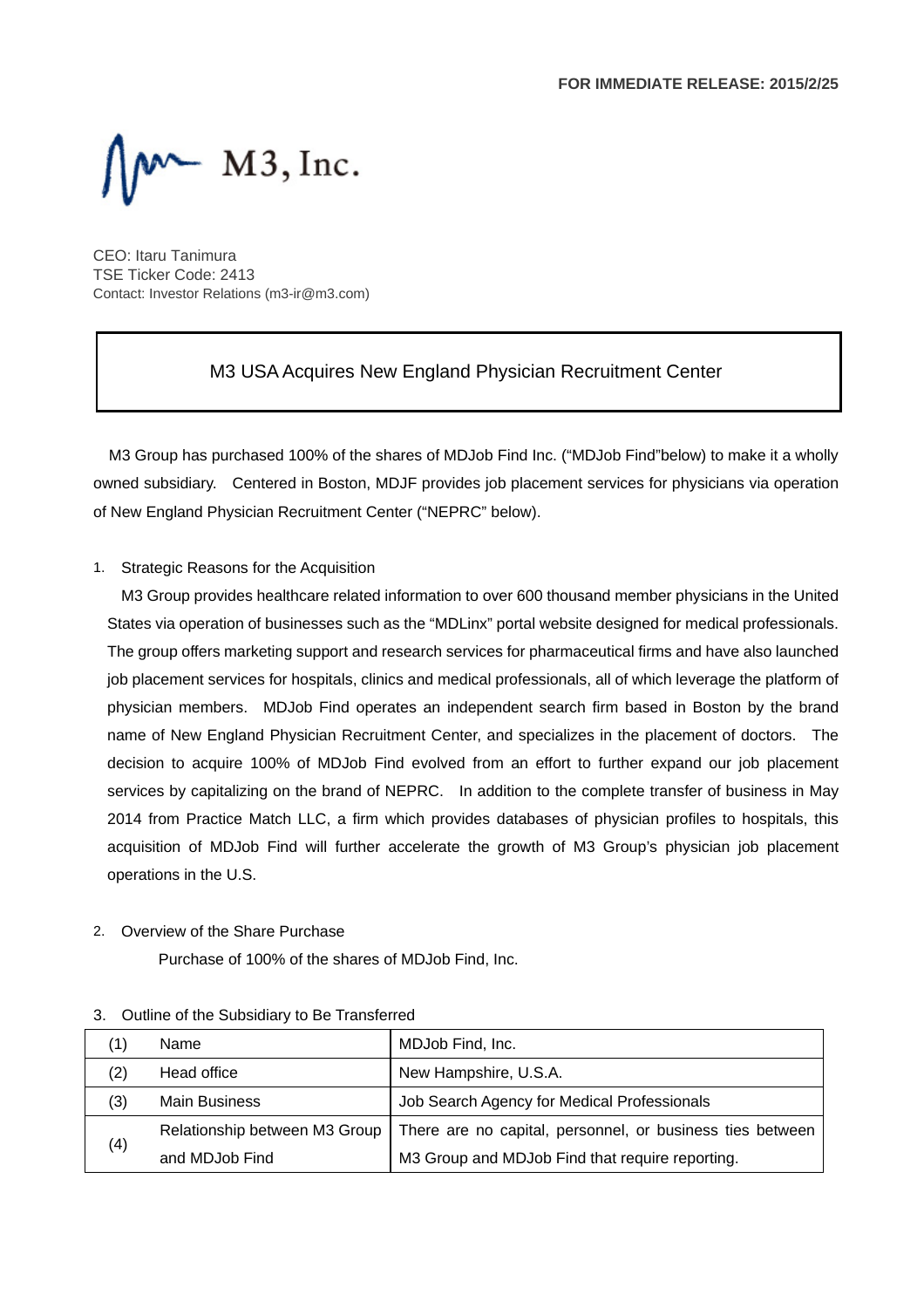### 4. Schedule

(1) Signing of Share Purchase Agreement: February, 2015

(2) Transfer of Shares: February, 2015

### 5. Outlook

Minimal impact is expected on M3, Inc's consolidated performance. Any predictable impact that this acquisition may raise hereafter will be disclosed promptly.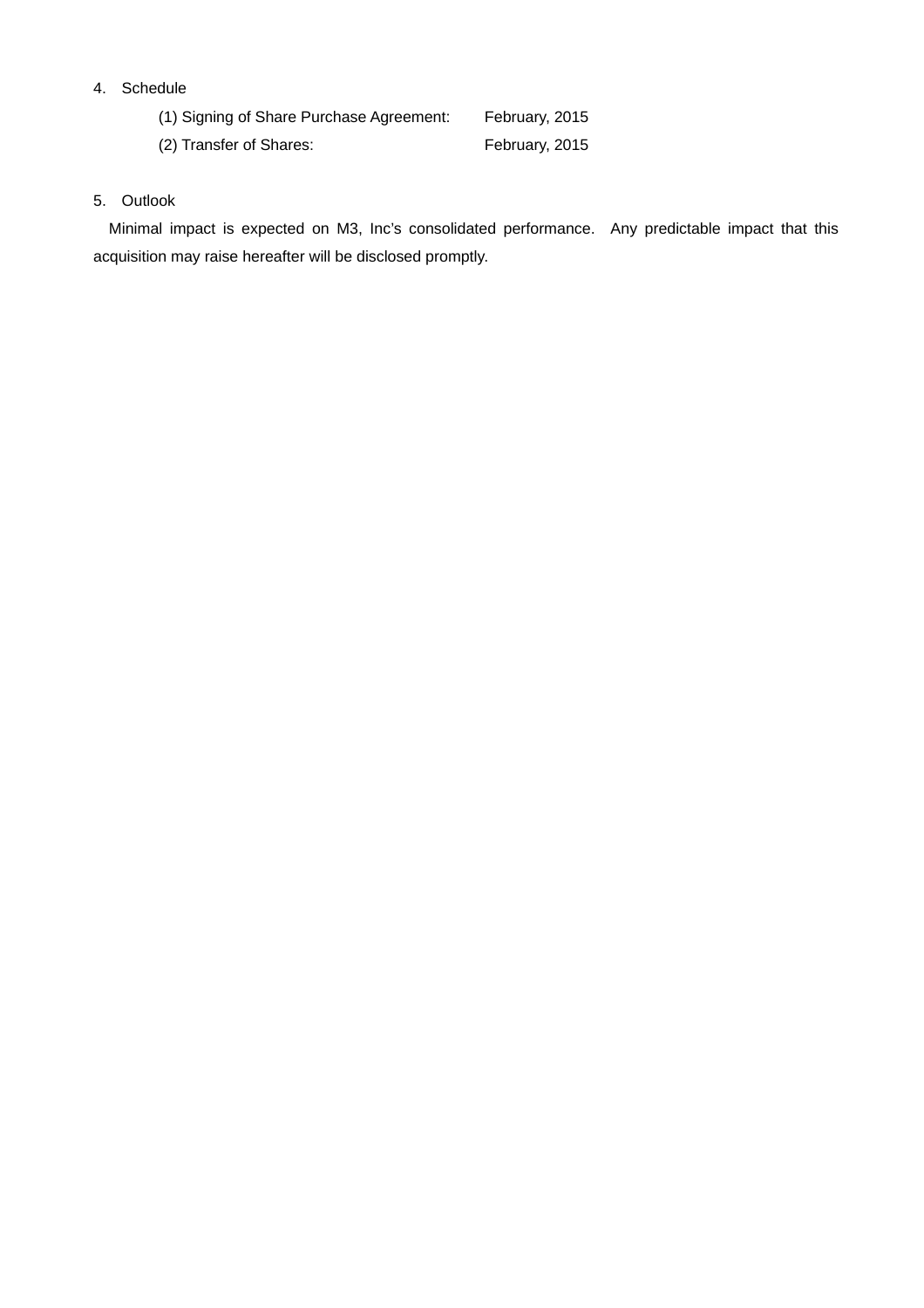# **Features of NEPRC**

- $\checkmark$  Centered in Boston, NEPRC provides job placement services for physicians in the New England area
- $\checkmark$  Contracts with 1,136 medical institutions, 6 of which are exclusive, covering almost the entire New England area.
- $\checkmark$  Track record of roughly 2,200 job placements since establishment in 1998

# **NEPRC website** (**http://www.neprc.com/**



#### New **JNSWIC** 45  $120$ Michigar 120 New Hampshire Massachusetts 180 60 50 Ohio Rhode Island nie Indiana New Jersey Delaware Virginia Marvland District North of Columbia Carolina South Carolina

## ) **Number of contracted institutions**

Copyright © 2015 M3, Inc. All rights reserved.